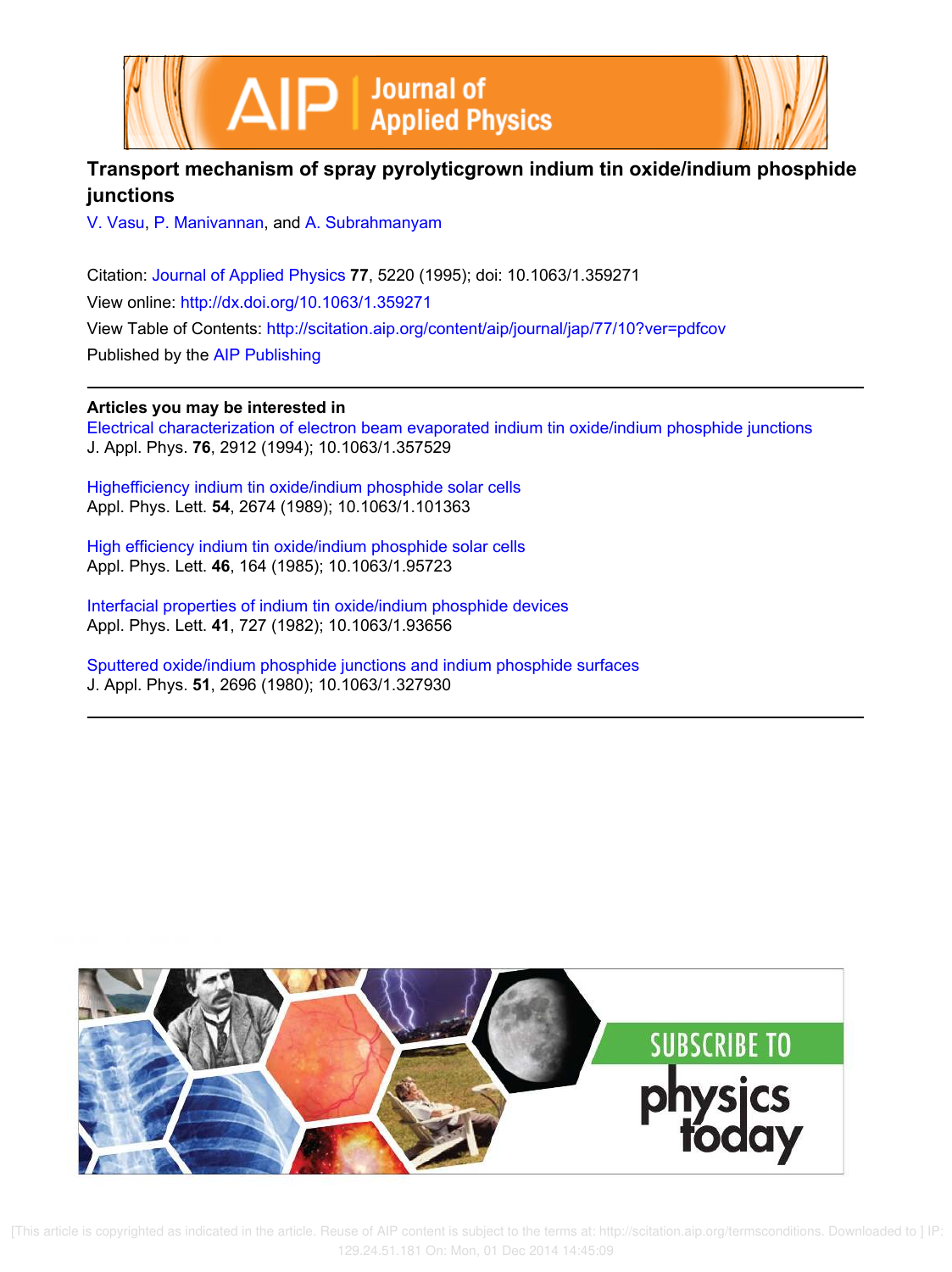# Transport mechanism of spray pyrolytic-grown indium tin oxide/indium phosphide junctions

V. Vasu, P. Manivannan, and A. Subrahmanyam<sup>a)</sup>

Semiconductor Laboratory, Department of Physics, Indian Institute of Technology, Madras-600 036, India

(Received 25 July 1994; accepted for publication 24 January 1995)

Indium tin oxide  $(ITO)/p$ -indium phosphide  $(InP)$  junctions have been prepared by the spray pyrolysis technique and the photovoltaic properties have been reported earlier. Continuing our efforts to understand the transport mechanism across these junctions, XPS, current-voltage (dark), and capacitance-voltage measurements have been carried out on the samples having 10.2% photovoltaic efficiency under 100 mW/cm<sup>2</sup> illumination. The XPS studies have confirmed an interfacial layer consisting of  $In_2O_3$  and InPO<sub>4</sub>. The transport mechanism above 300 K is found to be dominated by recombination at the depletion region. The MIS model proposed in our earlier paper to account for the photovoltaic and transport properties is confirmed for sprayed ITO/p-InP junctions in the present study.  $\odot$  1995 American Institute of Physics.

## I. INTRODUCTION

Indium phosphide (InP) solar cells are very attractive because of their high efficiency' and superior radiation resistance. $2,3$  The structure of indium tin oxide (ITO)/InP, in view of ease of preparation, have attracted the attention of several groups. $4-\frac{5}{9}$  Various techniques have been employed to prepare these cells; however, very few reports are available on spray pyrolysis, a technique viable for large scale applications. In our earlier papers $^{10,11}$  the effect of substrate temperature and tin doping on the photovoltaic properties of sprayed  $In_2O_3/p$ -InP junctions have been reported. A maximum efficiency of 10.2% (under 100 mW/cm<sup>2</sup> illumination) has been observed for the junctions prepared at 340 °C with a tin concentration of 5% by weight. We have proposed the metal-insulator-semiconductor (MIS) model to explain the observed photovoltaic properties; it is conjectured that a semi-insulating  $In_2O_{3-x}$  is the interfacial layer. It may be mentioned here that the only other available report on ITO/  $p$ -InP solar cells prepared by spray technique<sup>12</sup> has suggested a homoburied junction.

In continuation of our efforts, more details of the interfacial layer are studied by x-ray photoelectron spectroscopy. Also capacitance-voltage  $(C-V)$  measurements and temperature variation of dark current-voltage  $(I-V)$  measurements are reported in the present paper to understand the transport mechanism across the junction.

The dark  $I-V$  and  $C-V$  measurements have been carried out on  $ITO/p-InP$  junctions having an efficiency of  $10.2\%$ .<sup>10,11</sup> The experimental methods to prepare these ITO/ p-InP junctions along with the details of measurement techniques have been described earlier. $6,10,11$ 

### II. RESULTS AND DISCUSSION

In the following sections, the XPS studies, dark  $I-V$ characteristics measured over a temperature range 200-370 K and  $C-V$  measurements on  $ITO/p$ -InP junctions prepared by spray pyrolysis at  $340^{\circ}$ C with 5% by weight of tin in ITO

5220 J. Appl. Phys. 77 (IO), 15 May 1995 0021-8979/95/77(10)/5220/5/\$6.00 0 1995 American Institute of Physics

filins are reported. The p-InP wafers employed are Zn doped, (111) oriented, having a carrier density  $10^{17}$  cm<sup>-3</sup> and are single side polished.

## A. XPS studies

A thin ITO film ( $\sim$ 100 Å) is deposited on a p-InP wafer under nearly identical conditions as mentioned for those samples which have shown an efficiency of 10.2%: 340  $^{\circ}C$ , 5% tin by weight in IT0 films. The XPS studies have been carried out using a ESCALAB Mark II instrument (VG Scientific Ltd., UK) equipped with Mg  $K_{\alpha}$  x rays (1253.6 eV) and argon ion sputtering facilities. The  $ITO/p$ -InP interface is probed by progressive etching on junctions for 5, 10, and 20 min, respectiveIy.

The identification of elements/compounds at the  $ITO/p$ -InP interface in the present study has been done by using the core level binding energy shift data and comparison with published results for standard compounds. Figures l(a) and  $1(b)$  show the signatures of In:3d and O:1s core level spectra of ITO $/p$ -InP junctions before and after progressive argon ion etching. The In:3d peak observed at 444.7 eV for the as-prepared sample [Fig. 1(a)] corresponds to  $In_2O_3$ .

After etching for 5 min, an additional shoulder has been observed in the In:3d peak. A Gaussian/Lorentzian curve fitting algorithm was used to deconvolute multiple component peaks. Figure 2(a) shows the deconvoluted peaks at 444.0 and 446.0 eV corresponding to InP and InPO<sub>4</sub> (Ref. 13), respectively. It may be mentioned here that the peak corresponding to  $P:2p$  for InPO<sub>4</sub> could not be observed, due to the low ionization cross section of phosphorus. Since the energy separation between the In:3d peak for  $In_2O_3$  and InPO<sub>4</sub> is nearly 2 eV, it may be reasonable to attribute the high-energy shoulder of In:3d to a complex of InPO<sub>4</sub>.

The O: 1s peak is observed [Fig. 1(b)] at 532 eV for all the cases (except for 20 min etching). The literature values<sup>13</sup> indicate that this peak corresponds to  $InP<sub>r</sub>O<sub>v</sub>$ . The deconvoluted 0:ls spectra [Fig. 2(b)] shows peaks at 530.5 and 532.1 eV corresponding to  $In_3O_3$  and InPO<sub>4</sub>, respectively. These binding energy values are in good agreement with the values reported. $13-15$  It should be mentioned here that peaks of oxygen bonded in  $In_2O_3$  and  $InPO_4$  are so close

<sup>\*</sup>Blectronic mail: phy3@iitm.ernet.in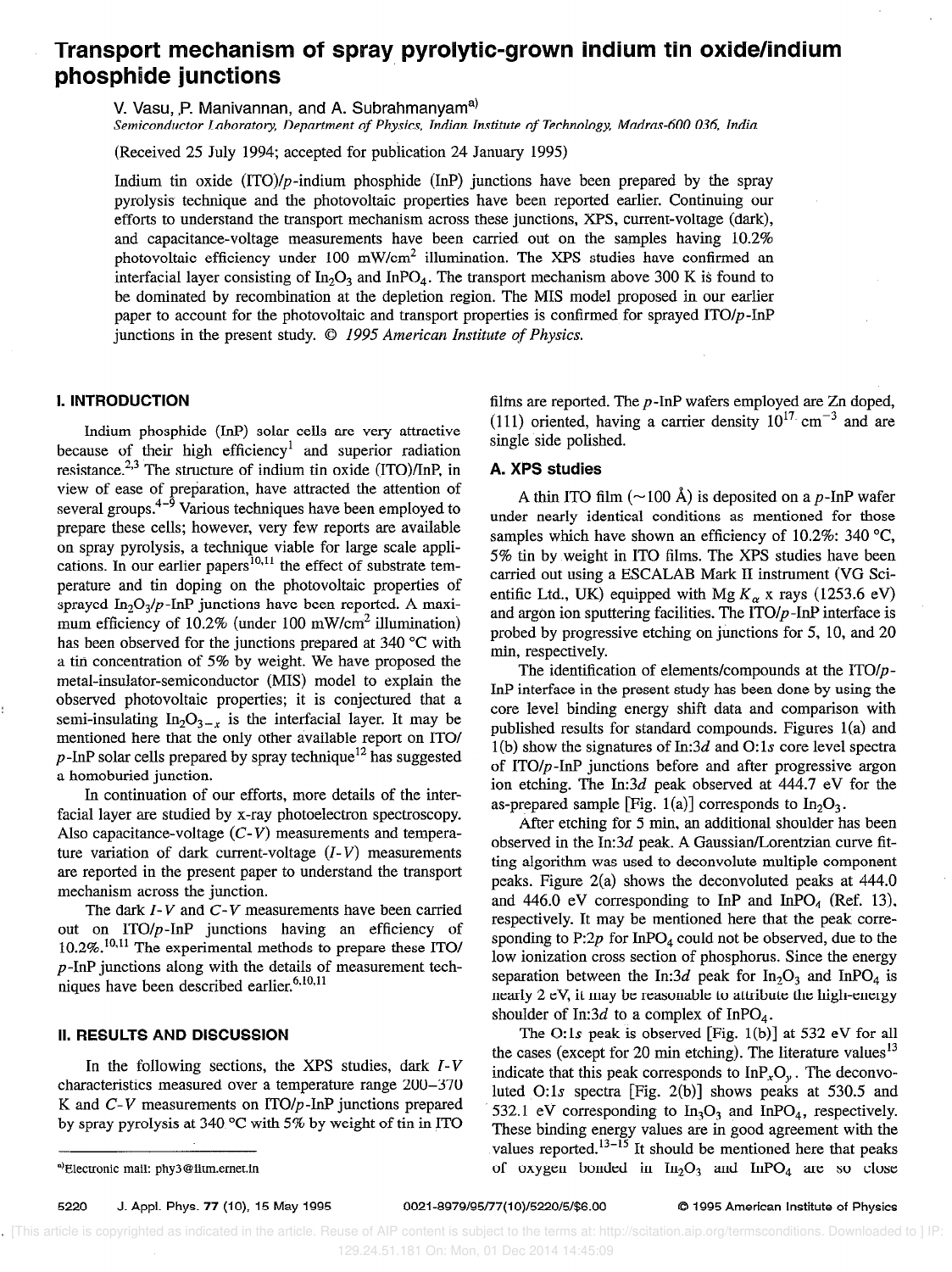

FIG. 1. (a) XPS In:3d spectra for  $1TO/p$ -InP junction at different argon ion etches. (b) XPS O:1s spectra for  $\text{ITO}/p\text{-InP}$  junction at different argon ion etches.

in terms of energy, it is extremely difficult to identify the compound using the O:1s peak.<sup>16</sup>

The energy separation between the deconvoluted peaks of In:3d and O:1s at lower energies clearly confirm the presence of  $In_2O_3$ .

From these results, it may be inferred that there exists a thin interfacial layer consisting mixture of  $In_2O_3$  and  $InPO_4$ , however, it is not possible to estimate the thickness of the interfacial layer from the XPS studies. This interfacial layer is formed during the preparation of the  $ITO/p$ -InP junction. It may be recalled that the spray pyrolysis technique involves preheating of the substrate (InP) to 340  $^{\circ}$ C under atmospheric conditions; it is very likely that the InP surface exposed can interact with the oxygen available in the reaction chamber resulting in substoichimetric oxides of indium and phosphorous. It is not possible to identify precisely the substoichiometry of the interfacial InPO<sub>4</sub> and  $In_2O_3$  in the present investigation.



FIG. 2. (a) XPS In:3d spectra for 5 min argon ion etch of thin ITO/p-InP. Deconvoluted peaks correspond to  $In_2O_3$  and InPO<sub>4</sub>. Linear background is also shown. (b) XPS 0:1s spectra for 5 min argon ion etch of thin ITO/p-InP. Deconvoluted peaks correspond to  $In_2O_3$  and  $InPO_4$ . Linear background is also shown.

As a pausing comment it may be mentioned here that the presence of Cl is observed at 199 eV for as-prepared ITO/ $p$ -InP junctions (Fig. 3), the intensity of the chlorine peak almost vanishes at the 10 min etch. It is generally believed that spray pryolytic-grown interfaces do contain Cl contamination. However, the details of the defect levels introduced by chlorine impurity and its effect on the transport mechanism need a more detailed study and it is beyond the scope of the present paper.



FIG. 3. XPS C1:2 $p$  spectra for ITO/ $p$ -InP junction at different argon ion etches.

v. Ppl. 1193, vol. 77, ivo. 10, 19 may 1990<br>[This article is copyrighted as indicated in the article. Reuse of AIP content is subject to the terms at: http://scitation.aip.org/termsconditions. Downloaded to ] IP: 129.24.51.181 On: Mon, 01 Dec 2014 14:45:09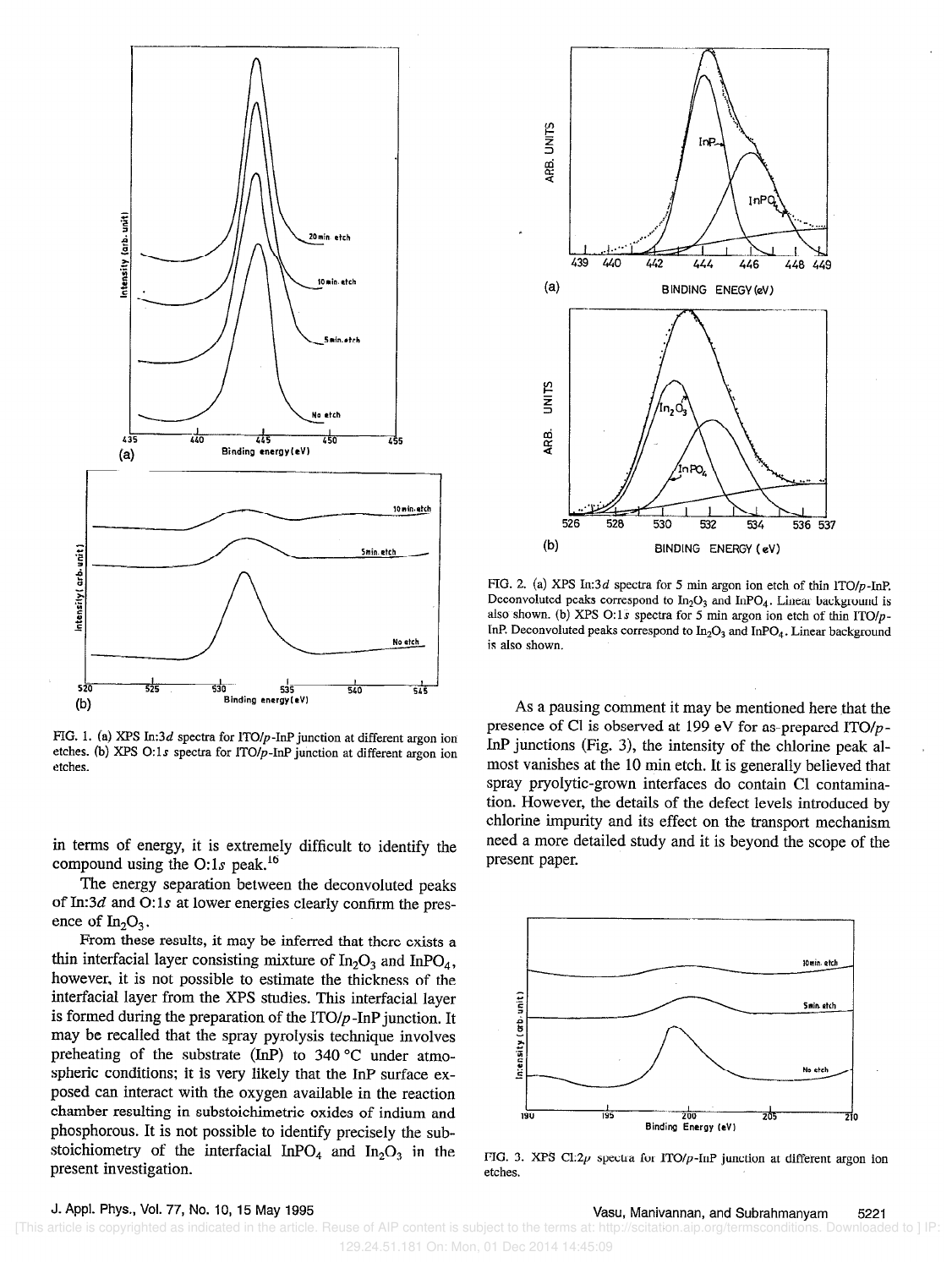

FIG. 4. Dark forward  $I-V$  characteristics of ITO/p-InP junction with temperature as variable.

#### B. Dark I- V characteristics

The dark current-voltage  $(I-V)$  measurements over a temperature range of 200-375 K have been made on the ITO/ $p$ -InP cells which have shown to 10.2% photoconversion efficiency.<sup>10,11</sup> A cryostat has been designed and fabricated for the measurements. The measured temperature has a maximum error of  $\pm 1$  K.

Since the interfacial layer between ITO and InP (consisting of InPO<sub>4</sub> and In<sub>2</sub>O<sub>3</sub>) is confirmed, the following section assumes the Schottky barrier model with an interfacial layer.

For an evaluation of the transport mechanism, one needs the values of n (diode ideality factor),  $J_0$  (reverse saturation current density),  $A^*$  (the Richardson constant),  $\phi_b$  (barrier height), and  $E_a$  (activation energy). The following section derives these parameters for spray pyrolytic  $ITO/p$ -InP junctions.

The forward  $I-V$  characteristics for an ideal Schottky diode, when the barrier height is dependent on the applied bias, may be is written  $as<sup>17</sup>$ 

$$
J = J_0 \exp\left(\frac{qV_f}{nkT}\right) \left[1 - \exp\left(-\frac{qV_f}{kT}\right)\right],\tag{1}
$$

where  $J_0$  is the reverse saturation current density, *n* the diode ideality factor,  $V_f$  is the forward bias, k the Boltzmann constant, and  $T$  is the temperature in  $K$  (at which measurement has been made). The above equation is valid for  $V_f < 3kT/q$ and even for reverse bias. Figure 4 shows the  $\ln(J)/[1 - \exp(qV_f/kT)]$  vs  $V_f$  plot at different temperatures under forward bias condition. The values of n and  $J_0$  have been calculated from the slope and intercept of the straight line portion of the  $I-V$  plot, respectively.

It may be observed (Table I) that with increasing temperature,  $J_0$  increases and n shows very little variation.

Following the Richardson's equation

TABLE I. The diode ideality factor and the reverse saturation current as a function of temperature.

| Temperature<br>(K) | Ideality factor 'n' | Reverse saturation current<br>$J_0$ (A/cm <sup>2</sup> ) |
|--------------------|---------------------|----------------------------------------------------------|
| 200                | 1.63                | $2.1 \times 10^{-9}$                                     |
| 240                | 1.53                | $2.7 \times 10^{-8}$                                     |
| 270                | 1.49                | $2.0 \times 10^{-7}$                                     |
| 300                | 1.62                | $4.1 \times 10^{-7}$                                     |
| 325                | 1.64                | $1.7 \times 10^{-6}$                                     |
| 350                | 1.58                | $1.4 \times 10^{-5}$                                     |
| 375                | 1.64                | $6.5 \times 10^{-5}$                                     |

$$
J_0 = A^* T^2 \exp\left(-\frac{\phi_b}{kT}\right) \tag{2}
$$

(where  $\phi_h$  is the effective barrier height and  $A^*$  is the effective Richardson constant),  $ln(J_0/T^2)$  is plotted against 1/T in Fig. 5. As is well known, the slope and the y intercept of the Richardson plot gives the barrier height and the Richardson constant, respectively. From Fig. 5, it may be seen that the curve clearly exhibits two slopes: 0.61 eV above 270, K, and 0.24 eV below 300 K. The corresponding Richardson constants are 0.07 and  $6 \times 10^{-8}$  A/cm<sup>2</sup>/K, respectively. These features clearly indicate two distinct transport mechanisms at different temperatures. The barrier height of 0.61 eV (above 270 K) corresponds closely to the observed open circuit voltage; however, the Richardson-constant is lower by two orders of magnitude in comparison to the available literature value.<sup>18</sup> Such a low  $A^*$  value, in general, is attributed to the presence of an interfacial layer. The existence of such an interfacial layer in the present study has already been confirmed by XPS studies.

In order to evaluate the activation energy for the transport process,  $J_0$  is plotted against the inverse of temperature



FIG. 5. Richardson plot for  $ITO/p$ -InP junction.

#### 5222 J. Appl. Phys., Vol. 77, No. IO, 15 May 1995 Vasu, Manivannan, and Subrahmanyam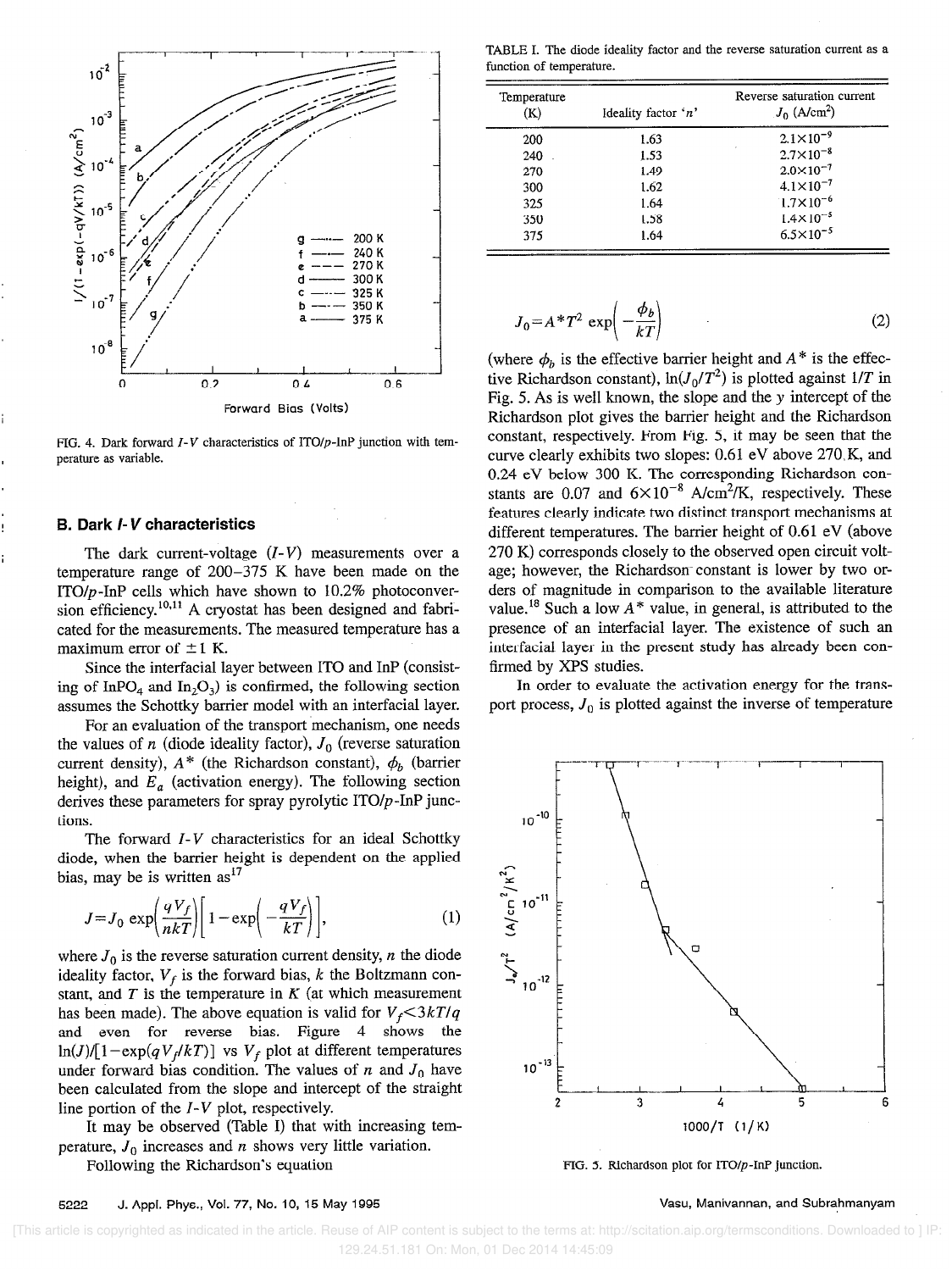

FIG. 6. Reverse saturation current plotted against inverse of temperature for ITO/p-InP junction.

(Fig. 6) for ITO/ $p$ -InP junctions; two slopes with activation energies 0.67 and 0.28 eV above and below 270 K, respectively, are observed. Similar results have been obtained by Yu and Snow<sup>19</sup> on Pt-Si Schottky diodes and Wolf et al.,<sup>20</sup> on proton irradiated silicon solar cells. Earlier observations and analyses have shown that if the activation energy  $(E_a)$  is compared to the band gap  $(E<sub>g</sub>)$  of the base semiconductor, the transport process may be identified; for example, if  $E_a$  is approximately equal to  $E<sub>g</sub>/2$ , it is a recombination process, if  $E_a \sim E_g$  thermionic emission dominates, and if  $E_a > E_g/2$  it is field emission process.

In the present case, above 270 K, the activation energy close to the half the band gap of InP indicates that recombination at the depletion region is the dominant transport mechanism.

As is well known, the recombination current at the depletion region follows the relation<sup>20</sup>

$$
J_0 \propto T^{3/2} \exp\left(-\frac{(E_g/2) + E_t - E_i}{kT}\right),\tag{3}
$$

where  $E_t$  is the trap energy and  $E_i$  is the intrinsic band gap. From Eq. (3), assuming that the temperature dependence of  $E_g/2 - E_i$  is negligible (as the temperature at which measurement are made are not too high), the trap level may be calculated from the slope of  $\ln (J_0/T^{3/2})$  vs the  $1/kT$  plot, however, the value of  $E_i$  needs to be known. The intrinsic energy level  $E_i$  was calculated using the relation<sup>21</sup>

$$
E_i = \frac{E_c + E_v}{2} + \frac{3kT}{4} \ln \frac{m_h}{m_e},
$$
 (4)

where  $m_h$  and  $m_e$  are the effective mass of the hole and electron and they are given by 0.64 and  $0.077m_0$ , respectively.<sup>21</sup> The value of  $E_i$  is estimated to be 0.71 eV. The trap level in the temperature range 300-375 K is found to be 0.71 eV (approximately mid-gap region).



FIG. 7.  $1/C^2$  vs reverse bias voltage plot for ITO/p-InP junction.

For the temperatures below 270 K, the activation energy  $E_a$  is 0.28 eV, much less than half the band-gap energy suggesting a field emission process wherein the tunneling may take place through the thin interfacial layer.

In order to calculate the thickness of the interfacial layer, a tunneling factor: exp (-0.26  $\chi^{\prime\prime}$ - $\delta$ ),<sup>22,23</sup> where  $\chi$  is the difference in electron affinity between InP and the insulating layer, and  $\delta$  the thickness of the insulating interfacial layer, is to be incorporated into the Richardson constant  $A^*$ . The tunneling probability depends upon  $\delta$ , and  $\delta$  itself is influenced strongly by the unknown value of  $\chi$ . Precise values of  $\chi$  are not known for the interfacial layer. However, for  $In_2O_3$  and InPO<sub>4</sub> the value of  $\chi$  is 0.2 and 1.1 eV, respectively.<sup>24,25</sup>  $\delta$  is calculated for the range of value of  $\chi$  from 0.2 to 1.2 eV. The corresponding interfacial layer thickness has been found to be between 25 and 35 A, which is well within the tunneling range.

The presence of a thin interfacial layer also influence the C-V characteristics as explained in the following section.

# C. C-V characteristics

Figure 7 shows the  $C^{-2}$  vs  $V_r$ , plot for ITO/p-InP junction prepared at 340 °C with 5% tin. The relationship of capacitance and carrier concentration  $(N_A)$  may be written as<sup>21</sup>

$$
\frac{dC^{-2}}{dV} = \frac{2}{q\epsilon_s N_A} \tag{5}
$$

and

$$
\frac{1}{C^2} = \frac{2}{q\epsilon_s N_A} (V_{bi} - V_r),
$$
 (6)

where  $\epsilon_s$  is the permittivity of the semiconductor and  $V_{bi}$  is the built-in potential.  $N_A$  and  $V_{bi}$  are calculated from the